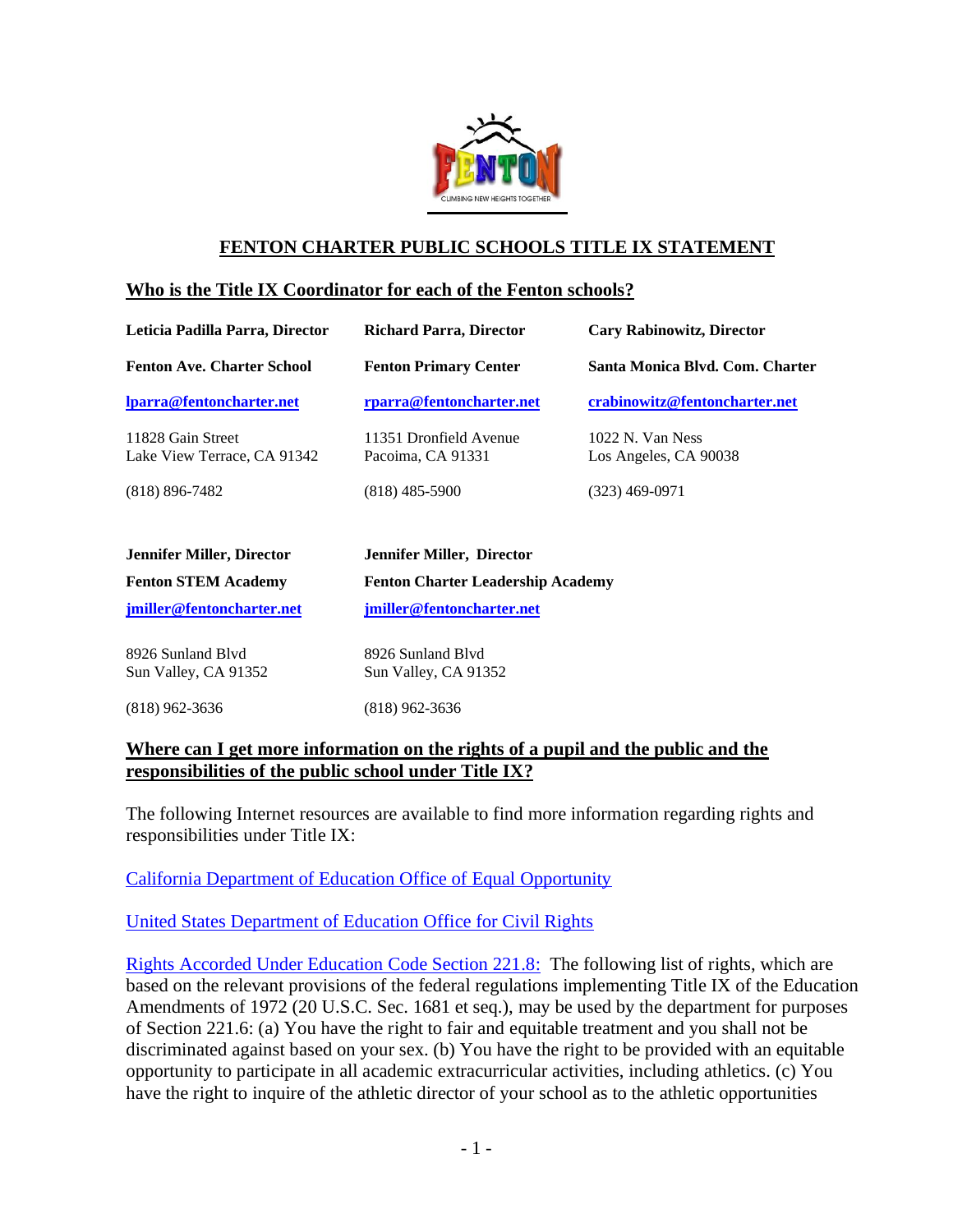offered by the school. (d) You have the right to apply for athletic scholarships. (e) You have the right to receive equitable treatment and benefits in the provision of all of the following: (1) Equipment and supplies. (2) Scheduling of games and practices. (3) Transportation and daily allowances. (4) Access to tutoring. (5) Coaching. (6) Locker rooms. (7) Practice and competitive facilities. (8) Medical and training facilities and services. (9) Publicity. (f) You have the right to have access to a gender equity coordinator to answer questions regarding gender equity laws. (g) You have the right to contact the State Department of Education and the California Interscholastic Federation to access information on gender equity laws. (h) You have the right to file a confidential discrimination complaint with the United States Office of Civil Rights or the State Department of Education if you believe you have been discriminated against or if you believe you have received unequal treatment on the basis of your sex. (i) You have the right to pursue civil remedies if you have been discriminated against. (j) You have the right to be protected against retaliation if you file a discrimination complaint.

#### **How may I file a discrimination complaint?**

You may file a complaint with School's Title IX Coordinator:

| Leticia Padilla Parra, Director<br><b>Richard Parra, Director</b> |                                             | <b>Cary Rabinowitz, Director</b>          |  |
|-------------------------------------------------------------------|---------------------------------------------|-------------------------------------------|--|
| <b>Fenton Ave. Charter School</b>                                 | <b>Fenton Primary Center</b>                | Santa Monica Blvd. Com. Charter           |  |
| lparra@fentocharter.net                                           | rparra@fentoncharter.net                    | crabinowitz@fentoncharter.net             |  |
| 11828 Gain Street<br>Lake View Terrace, CA 91342                  | 11351 Dronfield Avenue<br>Pacoima, CA 91331 | 1022 N. Van Ness<br>Los Angeles, CA 90038 |  |
| $(818) 896 - 7482$                                                | $(818)$ 485-5900                            | (323) 469-0971                            |  |
|                                                                   |                                             |                                           |  |

| <b>Jennifer Miller, Director</b> | Jennifer Miller, Director                |
|----------------------------------|------------------------------------------|
| <b>Fenton STEM Academy</b>       | <b>Fenton Charter Leadership Academy</b> |
| jmiller@fentoncharter.net        | imiller@fentoncharter.net                |

| 8926 Sunland Blyd    | 8926 Sunland Blyd    |
|----------------------|----------------------|
| Sun Valley, CA 91352 | Sun Valley, CA 91352 |
| $(818)$ 962-3636     | $(818)$ 962-3636     |

A complaint may be filed anonymously if it provides evidence or information leading to evidence to support an allegation of noncompliance.

Otherwise, a discrimination complaint may be filed with the Office for Civil Rights:

San Francisco Office for Civil Rights U.S. Department of Education 50 United Nations Plaza Mail Box 1200, Room 1545